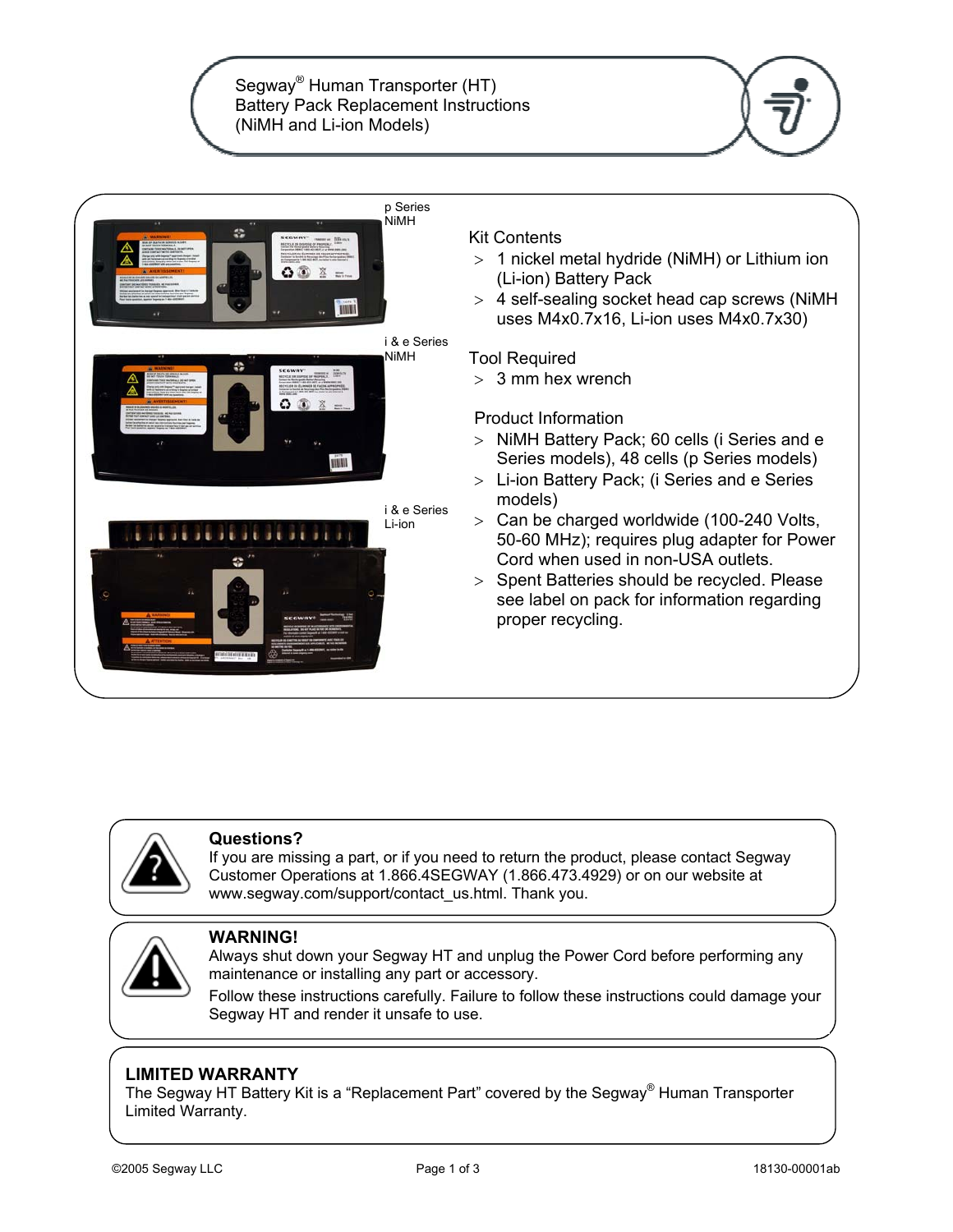

#### **WARNING!**

Do not use the Battery Pack if the Battery Pack casing is broken or if a Battery Pack emits an unusual odor or excessive heat or leaks any substance. Avoid contact with any substance seeping from the Battery Pack.

Keep out of reach of children and pets. Exposure to Battery Pack voltage could result in death or serious injury.

Unplug and disconnect your Segway HT from AC power before removing or installing Battery Packs or performing any service. It is hazardous to work on any part of your Segway HT when it is plugged into AC power. You risk serious bodily injury from electric shock as well as damage to your Segway HT.

The cells within the Battery Packs contain toxic substances. Do not attempt to open Battery Packs. Do not insert any object into the Battery Packs or use any device to pry at the Battery Pack casing. If you insert an object into any of the Battery Pack's ports or openings you could suffer electric shock, injury, burns, or cause a fire. Attempting to open the Battery Pack casing will damage the casing and could release toxic and harmful substances.

## **Replace Battery Packs in Pairs**

Whenever you replace a Battery Pack, consider replacing both Battery Packs, and always use pairs of Battery Packs with the same chemistry. Replacing only one Battery Pack will not necessarily increase the performance or range of your Segway HT, because the Segway HT is designed to operate only at the level allowed by the lower-energy Battery Pack.

Redundancy is a critical safety feature built into the Segway HT. This applies to the Battery Packs. Therefore, you should replace Battery Packs in pairs (except for the unusual situation where a Battery Pack is replaced because of damage or defect and the other Battery Pack is relatively new).

Check www.segway.com for updates to this document.